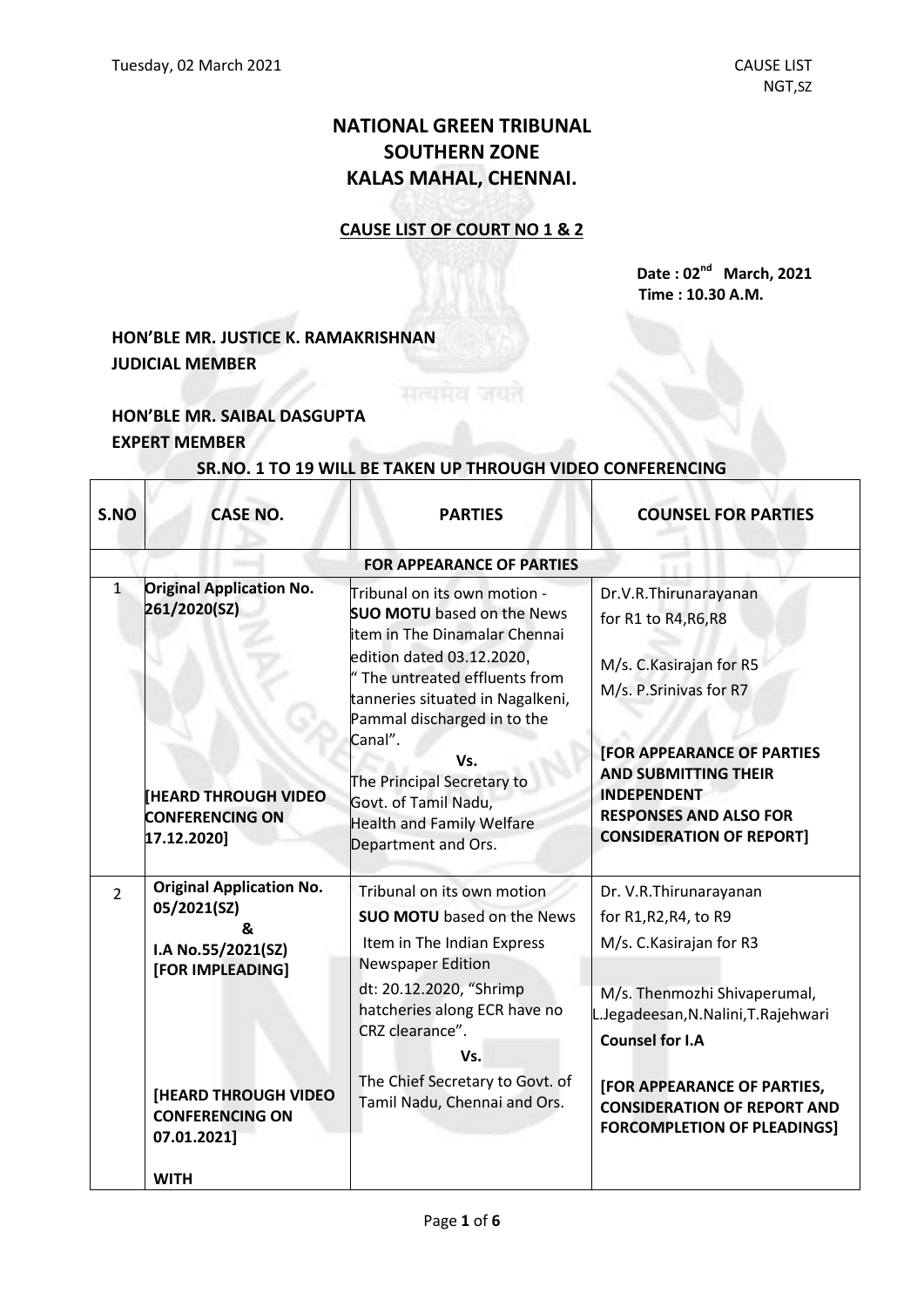| 3              | <b>Original Application No.</b><br>09/2021(SZ)<br>&<br>I.A No.54/2021(SZ)<br>[FOR ADVANCE HEARING]                                                          | S.Velu, Chengalpattu District.<br>Vs.<br>The District Collector,<br>Chengalpattu District and Ors. | M/s. B.Bhuvaneshwari,<br>R.Roopeshwari<br><b>Counsel for Applicant/</b><br><b>Counsel for I.A</b><br>Dr. V.R. Thirunarayanan<br>for R1 to R4, R6<br>M/s. C. Kasirajan for R5                                                                                                   |
|----------------|-------------------------------------------------------------------------------------------------------------------------------------------------------------|----------------------------------------------------------------------------------------------------|--------------------------------------------------------------------------------------------------------------------------------------------------------------------------------------------------------------------------------------------------------------------------------|
|                | [HEARD THROUGH VIDEO<br><b>CONFERENCING ON</b><br>12.01.2021]                                                                                               |                                                                                                    | M/s. B.Mahendran,<br>D.Dhanaseharan for R8<br>[FOR APPEARANCE OF PARTIES,<br><b>CONSIDERATION OF REPORT]</b>                                                                                                                                                                   |
| 4              | <b>Original Application No.</b><br>28/2021(SZ)<br><b>[HEARD THROUGH VIDEO</b><br><b>CONFERENCING ON</b><br>05.02.2021]                                      | Kuruba Shiva Reddy and Ors.<br><b>Vs.</b><br>State of Andhra Pradesh and<br>Ors.                   | M/s. Sravan Kumar,<br>SM. Kothai Muthu Meenal<br><b>Counsel for Applicant</b><br>M/s. Madhuri Donti Reddy for<br>R1, R2, R4<br>M/s. M.Sumathi for R3<br>[FOR APPEARANCE OF PARTIES,<br>FOR FILING INDEPENDENT<br><b>RESPONSE AND STATUS REPORT]</b>                            |
|                |                                                                                                                                                             | <b>FOR COMPLETION OF PLEADINGS</b>                                                                 |                                                                                                                                                                                                                                                                                |
| 5              | <b>Appeal No.13/2019(SZ)</b><br><b>HEARD THROUGH VIDEO</b><br><b>CONFERENCING ON</b><br>15.07.2020]                                                         | P.Sundaravathanam and Anr.<br>Vs.<br>Union of India and Ors.                                       | M/s. Stanley Hebzon Singh<br><b>Counsel for Applicant</b><br>M/s.Me.Saraswathy for R1<br>Dr. Thirunarayananfor R2<br>M/s. C. Kasirajan for R3<br>M/s. Arjunsuresh for R4<br>[FOR COMPLETION OF PLEADINGS &<br><b>HEARING]</b>                                                  |
| 6              | Appeal. No. 01/2021(SZ)<br><b>[HEARD THROUGH VIDEO</b><br><b>CONFERENCING ON</b><br>11.01.2021]                                                             | <b>Piramal Pharma Limited</b><br>Vs.<br><b>Telangana State Pollution</b><br><b>Control Board</b>   | M/s. Anubhav Anand Aron,<br><b>Abhinav Anand</b><br><b>Counsel for Appellant</b><br>M/s. T.Sai Krishnan for Respondent<br>[FOR COMPLETION OF PLEADINGS<br><b>AND HEARING1</b>                                                                                                  |
|                |                                                                                                                                                             | <b>FOR REPORT</b>                                                                                  |                                                                                                                                                                                                                                                                                |
| $\overline{7}$ | <b>Original Application No.</b><br>08/2016(SZ)<br><b>[HEARD THROUGH VIDEO</b><br><b>CONFERENCING ON</b><br>15.06.2020,23.09.2020,<br>14.12.2020,06.01.2021] | R. Ravimaran<br>Vs.<br>Union of India and Ors.                                                     | M/s. Yogeshwaran. A<br><b>Counsel for Applicant</b><br>M/s. G. M. Syed Nurullah Sheriff<br>for R1<br>M/s. Vijay Mehanath<br>for R2, R3 [TANGEDCO]<br>M/s. M. T. Arunan for R4<br>M/s. C. Kasirajan for R5, R6<br>Dr. Thirunarayananfor R7, R8<br>[FOR CONSIDERATION OF REPORT] |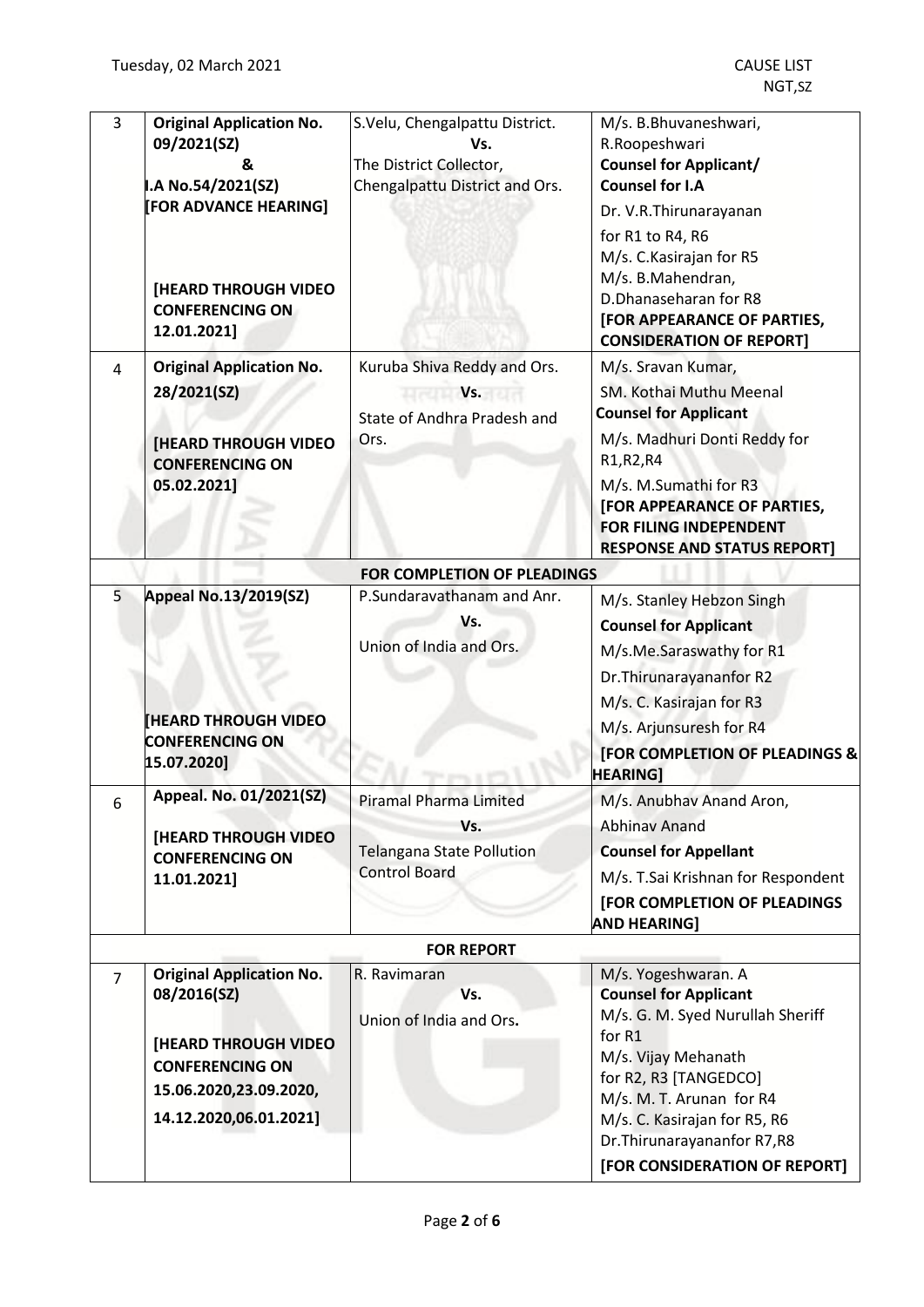|    | <b>WITH</b>                                                                                                                                                                      |                                                                                                                                                                                                                             |                                                                                                                                                                                                                                                                                                                                                                                                                                                                  |
|----|----------------------------------------------------------------------------------------------------------------------------------------------------------------------------------|-----------------------------------------------------------------------------------------------------------------------------------------------------------------------------------------------------------------------------|------------------------------------------------------------------------------------------------------------------------------------------------------------------------------------------------------------------------------------------------------------------------------------------------------------------------------------------------------------------------------------------------------------------------------------------------------------------|
| 8  | <b>Original Application No.</b><br>152/2016(SZ)<br><b>WITH</b>                                                                                                                   | Meenava Thanthai K.R.Selvaraj<br>Kumar,<br>Meenavar Nala Sangam<br>Vs.<br>The Chief Secretary,<br>Govt. of Tamil Nadu and Ors.                                                                                              | M/s. K. Mageswaran<br><b>Counsel for Applicant</b><br>Dr. Thirunarayananfor R1, R2, R4<br>M/s. C. Kasirajan for R3, R5<br>M/s. M. T. Arunan for R6<br>M/s. R. Thirunavukarasu for R7<br>[FOR CONSIDERATION OF REPORT]                                                                                                                                                                                                                                            |
| 9  | <b>Original Application No.</b><br>198/2016(SZ)                                                                                                                                  | Meenava Thanthai K.R.Selvaraj<br>Kumar,<br>Meenavar Nala Sangam<br>Vs.<br>The State of Tamil Nadu and Ors.                                                                                                                  | M/s. K. Mageswaran<br><b>Counsel for Applicant</b><br>Dr. Thirunarayanan<br>for R1 to R7, R9<br>M/s. C. Kasirajan for R8 & R10<br>M/s. Vijay Mehanath<br>for R11, R12<br>[FOR CONSIDERATION OF REPORT]                                                                                                                                                                                                                                                           |
| 10 | <b>Original Application No.</b><br>30/2020(SZ)<br><b>Earlier Original Application</b><br>No.337/2018(PB)<br><b>[HEARD THROUGH VIDEO</b><br><b>CONFERENCING ON</b><br>12.06.2020] | K. Hiroji Rao<br>Vs.<br>Union of India & Ors.                                                                                                                                                                               | M/s. Sravan Kumar<br><b>Counsel for Applicant</b><br>M/s. Madhuri Donti Reddy<br>for R3 to R8<br>M/s. R. Thirunavukarasu for R2<br>M/s. V. Suthakar<br>for R16, R19, R37 & R41<br>M/s. V. K. Pandey for R20<br>M/s. Ashish Dholakia for R21 & 22<br>M/s. Siddhartha for R29, R47<br>M/s. P. Prabhakar for R34<br>M/s. K. S. Viswanathan<br>for R9 to R15, R17, R18, R23,<br>R25, R27, R31 to R33, R36, R38, R40<br>& R42 to R46<br>[FOR CONSIDERATION OF REPORT] |
| 11 | <b>Original Application No.</b><br>66/2020(SZ)<br><b>[HEARD THROUGH VIDEO</b><br><b>CONFERENCING ON</b><br>11.05.2020,20.07.2020,<br>11.01.2021]<br><b>WITH</b>                  | Tribunal on its own motion-<br><b>SUO MOTU</b> based on the reports<br>received from TNPCB on<br>oil leakage from ONGC pipeline<br>in Thiruvarur District.<br>Vs.<br>The Chief Secretary to Govt. of<br>Tamil Nadu and Ors. | Dr.V.R.Thirunarayanan<br>for R1, R4, R5, R7<br>M/s. M.Sumathi for R2<br>M/s. Jayalakshmi for R3<br>M/s. C. Kasirajan for R6<br>M/s. Giridhar & Sai for R8<br>[FOR CONSIDERATION OF FURTHER<br><b>REPORT]</b>                                                                                                                                                                                                                                                     |
| 12 | <b>Original Application No.</b><br>193/2020(SZ)                                                                                                                                  | Tribunal on its own motion<br><b>SUO MOTU</b> based on the News<br>Item in Dinamani Newspaper,<br>Chennai edition dt: 24.09.2020,<br>"Paddy field filled with crude oil<br>as ONGC pipeline leaks".                         | Dr.V.R.Thirunarayanan<br>for R1, R4, R5, R7<br>M/s. G.M.SyedNurullah Sheriff<br>for R2<br>M/s. C. Kasirajan for R6                                                                                                                                                                                                                                                                                                                                               |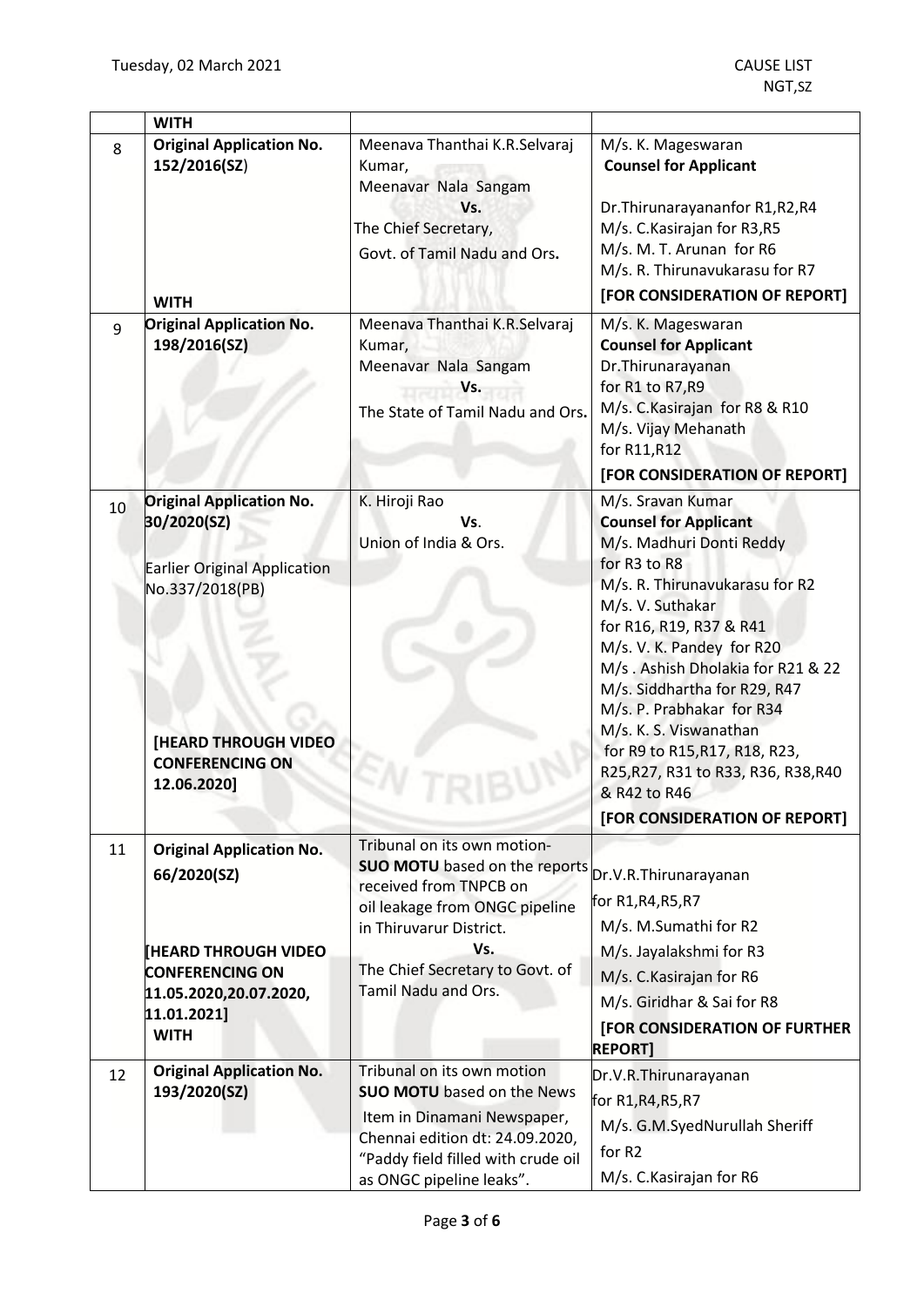|    |                                                       | Vs.                                                              | M/s. P.Jayalakshmi for R3                                                |
|----|-------------------------------------------------------|------------------------------------------------------------------|--------------------------------------------------------------------------|
|    | <b>[HEARD THROUGH VIDEO</b>                           | The Chief Secretary to Govt. of                                  | M/s. Giridhar& Sai for R8,R9                                             |
|    | <b>CONFERENCING ON</b>                                | Tamil Nadu,                                                      |                                                                          |
|    | 01.10.2020,04.11.2020,<br>11.01.2021]                 | Chennai, Tamil Nadu and Ors.                                     | <b>[FOR CONSIDERATION OF FURTHER</b><br><b>REPORT</b>                    |
| 13 | <b>Original Application No.</b>                       | Sajith, Chennai.                                                 | M/s. S.Santhan                                                           |
|    | 233/2020(SZ)                                          | Vs.<br>The State of Tamil Nadu,                                  | <b>Counsel for Applicant</b>                                             |
|    |                                                       | Rep. by its Secretary,                                           | M/s. V.R.Thirunarayanan for R1                                           |
|    |                                                       | Municipal Administration and                                     | M/s. P.T.Ramadevi for R2 to R4                                           |
|    | <b>[HEARD THROUGH VIDEO</b><br><b>CONFERENCING ON</b> | Water Supply Department,                                         |                                                                          |
|    | 27.10.2020,04.12.2020,                                | Secretariat, Chennai and Ors.<br>ાત્વમલ जઘત                      | [FOR CONSIDERATION OF THE<br><b>REPORT AND ALSO FURTHER</b>              |
|    | 11.01.2021]                                           |                                                                  | <b>REPORT TO BE FILED AND ALSO</b>                                       |
|    | <b>WITH</b>                                           |                                                                  | FOR COMPLETION OF PLEADINGS]                                             |
| 14 | <b>Original Application No.</b>                       | <b>Juhu Beach Residents</b>                                      | M/s. S.Santhan                                                           |
|    | 243/2020(SZ)                                          | Association, Uthandi, Chennai<br>Vs.                             | <b>Counsel for Applicant</b><br>M/s. M.Sumathi for R1                    |
|    |                                                       | The Ministry of Environment.                                     | M/s. V.R. Thirunarayananfor R2                                           |
|    | <b>[HEARD THROUGH VIDEO</b>                           | Forest and Climate Change,                                       | M/s. P.T.Ramadevi for R3 to R5                                           |
|    | <b>CONFERENCING ON</b>                                | Rep by its Addl. Principal Chief                                 | [[FOR CONSIDERATION OF THE                                               |
|    | 20.11.2020,04.12.2020,<br>11.01.2021]                 | Conservator of Forests, Chennai<br>and Ors.                      | <b>REPORT AND ALSO FURTHER</b><br><b>REPORT TO BE FILED AND ALSO FOR</b> |
|    |                                                       |                                                                  | <b>COMPLETION OF</b>                                                     |
|    | <b>WITH</b>                                           |                                                                  | PLEADINGS]CONSIDERATION OF                                               |
|    |                                                       |                                                                  | <b>REPORT]</b>                                                           |
| 15 | <b>Original Application No.</b><br>251/2020(SZ)       | Singaravellar Ocean Side<br><b>Residents Welfare Association</b> | M/s. SP.Arthy, N.S.Tanvi, P.Balaji<br><b>Counsel for Applicant</b>       |
|    | &                                                     | and Ors.                                                         | M/s. V.R.Thirunarayanan for R1                                           |
|    | I.A No.06/2021(SZ) &                                  | Vs.                                                              | M/s. P.T.Ramadevi for R2 to R5                                           |
|    | I.A No.08/2021(SZ) &                                  | State of Tamil Nadu,                                             | M/s. R.Parthasarathy, Rahul Balaji                                       |
|    | I.A No.10/2021(SZ)                                    | Rep., by Secretary,                                              | for R6/Counsel for IA                                                    |
|    |                                                       | Municipal Administration &                                       | <b>[FOR CONSIDERATION OF THE</b>                                         |
|    | <b>[HEARD THROUGH VIDEO</b>                           | Water Supply, Chennai and Ors.                                   | <b>REPORT AND ALSO FURTHER REPORT</b>                                    |
|    | <b>CONFERENCING ON</b>                                |                                                                  | TO BE FILED AND ALSO FOR                                                 |
|    | 04.12.2020,11.01.2021]                                |                                                                  | <b>COMPLETION OF PLEADINGS]</b>                                          |
|    | <b>WITH</b>                                           |                                                                  |                                                                          |
| 16 | <b>Original Application No.</b>                       | Sri Kapaleeswarar Nagar<br><b>Residents Welfare Association</b>  | M/s. SP.Arthy, N.S.Tanvi, P.Balaji                                       |
|    | 252/2020(SZ)<br>&                                     |                                                                  | <b>Counsel for Applicant</b><br>M/s. V.R. Thirunarayanan for R1          |
|    | I.A No.07/2021(SZ) &                                  | Vs.<br>State of Tamil Nadu,                                      | M/s. P.T.Ramadevi for R2 to R5                                           |
|    | I.A No.09/2021(SZ) &                                  | Rep., by Secretary,                                              | M/s. R.Parthasarathy, Rahul Balaji                                       |
|    | I.A No.11/2021(SZ)                                    | Municipal Administration &                                       | for R6/Counsel for IA                                                    |
|    |                                                       | Water Supply, Chennai and Ors.                                   | <b>[FOR CONSIDERATION OF THE</b>                                         |
|    | <b>[HEARD THROUGH VIDEO</b>                           |                                                                  | <b>REPORT AND ALSO FURTHER REPORT</b>                                    |
|    | <b>CONFERENCING ON</b>                                |                                                                  | TO BE FILED AND ALSO FOR                                                 |
|    | 04.12.2020,11.01.2021]                                |                                                                  | <b>COMPLETION OF PLEADINGS]</b>                                          |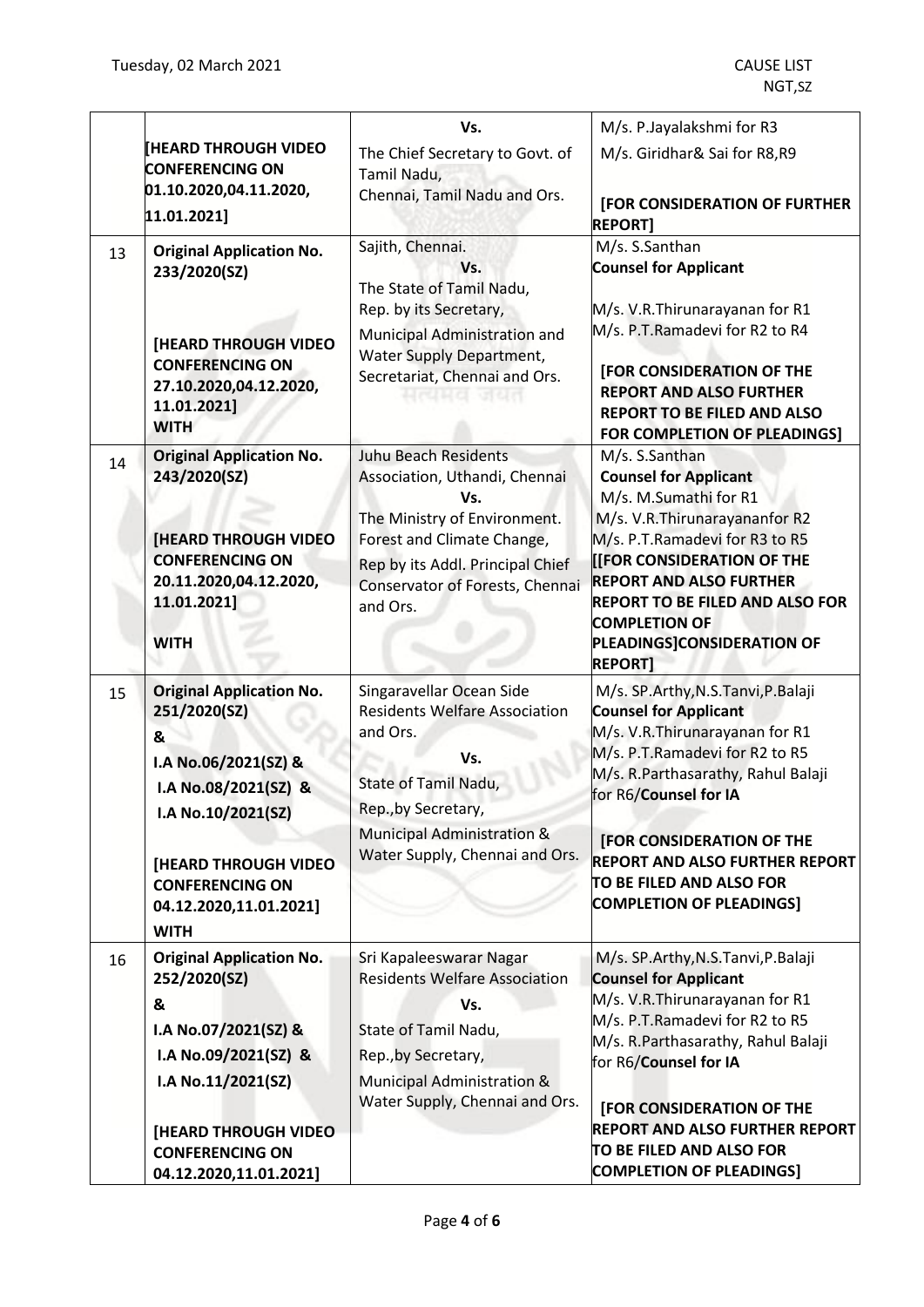|    | <b>FOR HEARING</b>                                                                                                                                                                    |                                                                                                                                  |                                                                                                                                                                                                                                                                           |  |
|----|---------------------------------------------------------------------------------------------------------------------------------------------------------------------------------------|----------------------------------------------------------------------------------------------------------------------------------|---------------------------------------------------------------------------------------------------------------------------------------------------------------------------------------------------------------------------------------------------------------------------|--|
| 17 | Appeal. No.15/2017(SZ)<br><b>[HEARD THROUGH VIDEO</b><br><b>CONFERENCING ON</b><br>28.05.2020,24.08.2020]                                                                             | N.Shamsul Huda<br>Vs.<br>Union of India and Ors.                                                                                 | M/s. Babu Joseph Kuruvathazha<br><b>Counsel for Appellant</b><br>M/s. G.M. SyedNurullah<br>Sheriff for R1<br>M/s. E.K.Kumaresan for R2<br>M/s. Vidyalakshmi Vipin for R3<br>M/s.Taaurs Associates for R4<br>[HEARING]                                                     |  |
| 18 | <b>Appeal No.05/2019(SZ)</b><br>[HEARD THROUGH VIDEO<br><b>CONFERENCING ON</b><br>12.06.2020,01.09.2020]                                                                              | <b>Farmers Association</b><br>Vs.<br><b>Tamil Nadu Pollution Control</b><br>Board, Chennai and Ors.                              | M/s. C.R.Prasanan<br><b>Counsel for Appellant</b><br>M/s. C. Kasirajan for R1 & R2.<br>M/s. Abdul Saleem for R3<br>M/s. Pranav V. Shankar for R4<br><b>[FOR OBJECTION IF ANY TO THE</b><br><b>REPORT &amp; HEARING]</b>                                                   |  |
| 19 | <b>Original Application No.</b><br>53/2020(SZ)<br>&<br>I.A No.12/2021(SZ)<br><b>HEARD THROUGH VIDEO</b><br><b>CONFERENCING ON</b><br>18.05.2020,25.06.2020,<br>17.11.2020,18.12.2020] | Olympia Grande Apartment<br><b>Owners Welfare Association,</b><br>Pallavaram<br>Vs.<br>M/s. KSM Nirman Private Ltd.,<br>And Ors. | M/s. Hari Radhakrishnan<br><b>Counsel for Applicant</b><br>M/s. R.Saravana Kumar for R1<br>M/s. C. Kasirajan for R2<br>M/s. M.R.Gokul Krishnan for R3<br>[HEARING]                                                                                                        |  |
|    |                                                                                                                                                                                       | SR.NO.20,21,22 WILL BE TAKEN UP ON 24.03.2021                                                                                    |                                                                                                                                                                                                                                                                           |  |
| 20 | <b>Original Application No.</b><br>04/2019(SZ)<br><b>IHEARD THROUGH VIDEO</b><br><b>CONFERENCING ON</b><br>21.07.2020,16.09.2020,<br>18.09.2020]<br><b>WITH</b>                       | Anirudh Reddy<br>Vs.<br>Union of India and Ors.                                                                                  | M/s. Sanjay Upadhyay<br><b>Counsel for Applicant</b><br>M/s. M. Sumathi for R1<br>M/s. R. Thirunavukarasu for R2<br>M/s. Yasmeen Ali for R3<br>M/s. T. Saikrishnan for R4<br>M/s. P. Venkaih Naidu for R5<br><b>FOR CONSIDERATION OF FURTHER</b><br><b>ACTION REPORT]</b> |  |
| 21 | <b>Original Application No.</b><br>04/2020(SZ)<br><b>HEARD THROUGH VIDEO</b><br><b>CONFERENCING ON</b><br>21.07.2020,18.09.2020]<br><b>WITH</b>                                       | Chava Srinivas and Anr.<br>Vs.<br>M/s.AnandMetallics & Power<br>Pvt. Ltd. & Ors.                                                 | M/s. V.K.Singh<br><b>Counsel for Applicant</b><br>M/s. P. Venkaiah Naidu & Associates<br>for R1<br>M/s. T.Sai Krishnan for R2<br>M/s. H.Yasmeen Ali for R3,R4<br>[FOR CONSIDERATION OF FURTHER<br><b>ACTION REPORT]</b>                                                   |  |